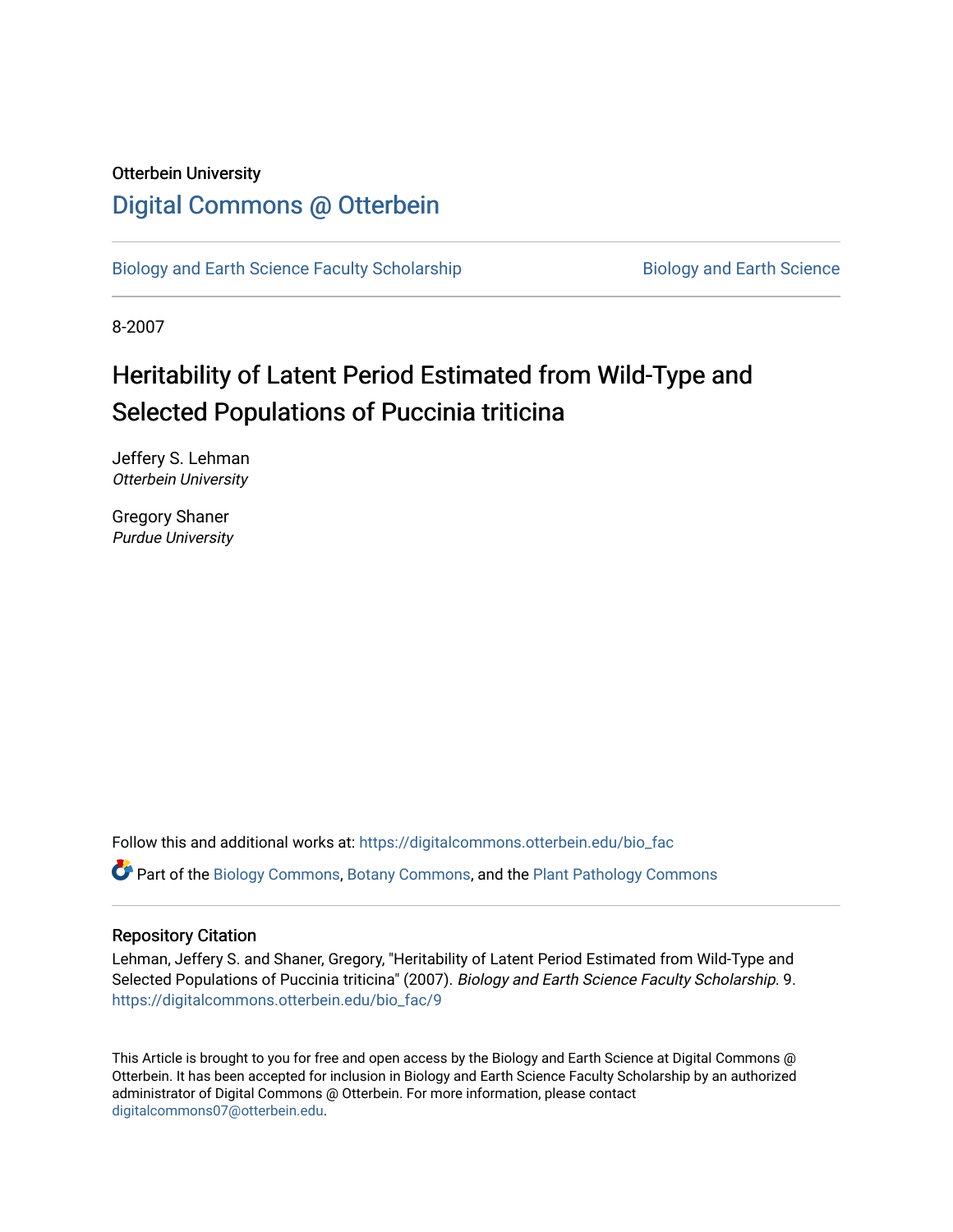# **Heritability of Latent Period Estimated from Wild-Type and Selected Populations of** *Puccinia triticina*

Jeffrey S. Lehman and Gregory Shaner

First author: Otterbein College, Department of Life and Earth Sciences, 155 West Main Street, Westerville, OH 43081; and second author: Department of Botany and Plant Pathology, Purdue University, 915 West State Street, West Lafayette, IN 47907-1155. Accepted for publication 28 February 2007.

#### **ABSTRACT**

Lehman, J. S., and Shaner, G. 2007. Heritability of latent period estimated from wild-type and selected populations of *Puccinia triticina*. Phytopathology 97:1022-1029.

Durability of partially resistant wheat cultivars to wheat leaf rust depends on the amount of genetic variation in parasitic fitness within populations of the pathogen *Puccinia triticina*. To assess the durability of partial resistance, selection experiments were used to explore quantitative variation in parasitic fitness of *P. triticina*. Fungal populations 881-WT and 882-WT were selected for shortened latent period on partially resistant cvs. CI 13277 and Sw 72469-6 for multiple generations. Fitness components were measured for wild-type and selected fungal populations. Responses to selection and selection differentials were calculated, and broad-sense, realized heritabilities for latent period were estimated for wild-type fungal populations on CI 13227 and on Sw 72469-6. Selected populations had fitness characteristics, not limited to latent

Adaptation of pathogen populations toward partially resistant cultivars is dependent upon the presence of quantitative genetic variation in parasitic fitness. Fisher's fundamental theorem of natural selection states, "The rate of increase in fitness of any organism at any time is equal to its genetic variance in fitness at that time" (10). In phytopathological literature, the longevity of host resistance is regarded as being determined by the amount of genetic variation within pathogen populations (27,28) or what Eenink (6) refers to as the "genetic potential" of the pathogen populations. McDonald and Linde (26) propose that the evolutionary potential of a pathogen population is reflected in its population genetic structure (i.e., the amount and distribution of genetic diversity within and among populations). They state that, in spite of low genetic recombination, asexual rust pathogens like *Puccinia triticina* pose medium risk of pathogen adaptation because of long-distance genotype flow. Such statements emphasize the need to quantify variation for pathogen populations on quantitatively resistant host cultivars. Knowledge of genetic variation should aid in predicting relative durability of quantitative resistance.

Numerous studies report that the fungus *P. triticina* on partially resistant wheat cultivars has a longer latent period than on susceptible cultivars (30,32,38,39), produces smaller uredinia containing fewer spores (30,32,36,39), and often has a reduced infection frequency (30,32,38,39). The inheritance in wheat of partial resistance toward *P. triticina* and the heritability of components of host resistance also have been explored (2–4,11,15,20–23,37). In con-

Corresponding author: J. S. Lehman; E-mail address: jlehman@otterbein.edu

doi:10.1094/ PHYTO-97-8-1022 © 2007 The American Phytopathological Society period, that could provide greater fitness in nature. Generally, more cycles of selection had greater effects on fitness. In particular cases, selected populations on a partially resistant cultivar had values for latent period, uredinium area, and sporulation no different from those of a susceptible host–pathogen combination. Heritabilities of latent period of populations 881-WT and 882-WT on CI 13227 or populations 881-WT and 882-WT on Sw 72469-6 ranged from 0.65 to 0.76 and 0.17 to 0.24, respectively. Our results suggest the variation to overcome quantitative host resistance exists in extant populations of *P. triticina*. In addition, because more of the variation in latent period for populations of *P. triticina* on CI 13227 was genetic than for populations on Sw 72469-6, CI 13227 is likely to be more vulnerable to pathogen adaptation despite its exceptionally long latent period.

*Additional keywords*: *Triticum aestivum.*

trast, few studies have explored the corresponding variation in the pathogen. It is largely unknown whether variation in populations of *P. triticina* exists for all measurable components of parasitic fitness or to what extent the variation is heritable. Even for other foliar pathogens of plants, few studies have attempted to address variation in parasitic fitness. Those studies that have report that components of parasitic fitness show continuous variation on host cultivars and are, for the most part, heritable (7,12,13,18,19, 24,25). Observations from these studies suggest that natural selection should favor more fit pathogen isolates, and pathogen populations may overcome the partial resistance of host cultivars.

To explore quantitative variation in parasitic fitness in plantpathogenic fungi, we used selection experiments. Selection experiments are studies in which strong selective forces are applied to populations in the laboratory or field over a greatly shortened evolutionary time scale (14). Although commonly used to demonstrate polygenic variation in traits of nonphytopathogenic fungi (29,33,34,41), selection experiments are less frequently used in the study of quantitative variation of plant pathogens. Notable exceptions include studies by Alexander et al. (1), Kolmer and Leonard (18,19), and Kolmer (16,17).

With selection experiments, heritability (H) can be estimated from the response to selection  $(R)$  with the equation  $H = R/S$ , where S is the selection differential (i.e., the difference between the mean value of the selected portion of individuals and the mean of the total population of individuals) (9). Heritability estimated in this manner is called the realized heritability because it is primarily a description of the response. Typically, realized heritability is a measure of narrow-sense heritability (i.e., the ratio of the additive genetic variance to total phenotypic variance). Because *P. triticina* is asexual in North America and intra- and interlocus interactions cannot be separated from additive genetic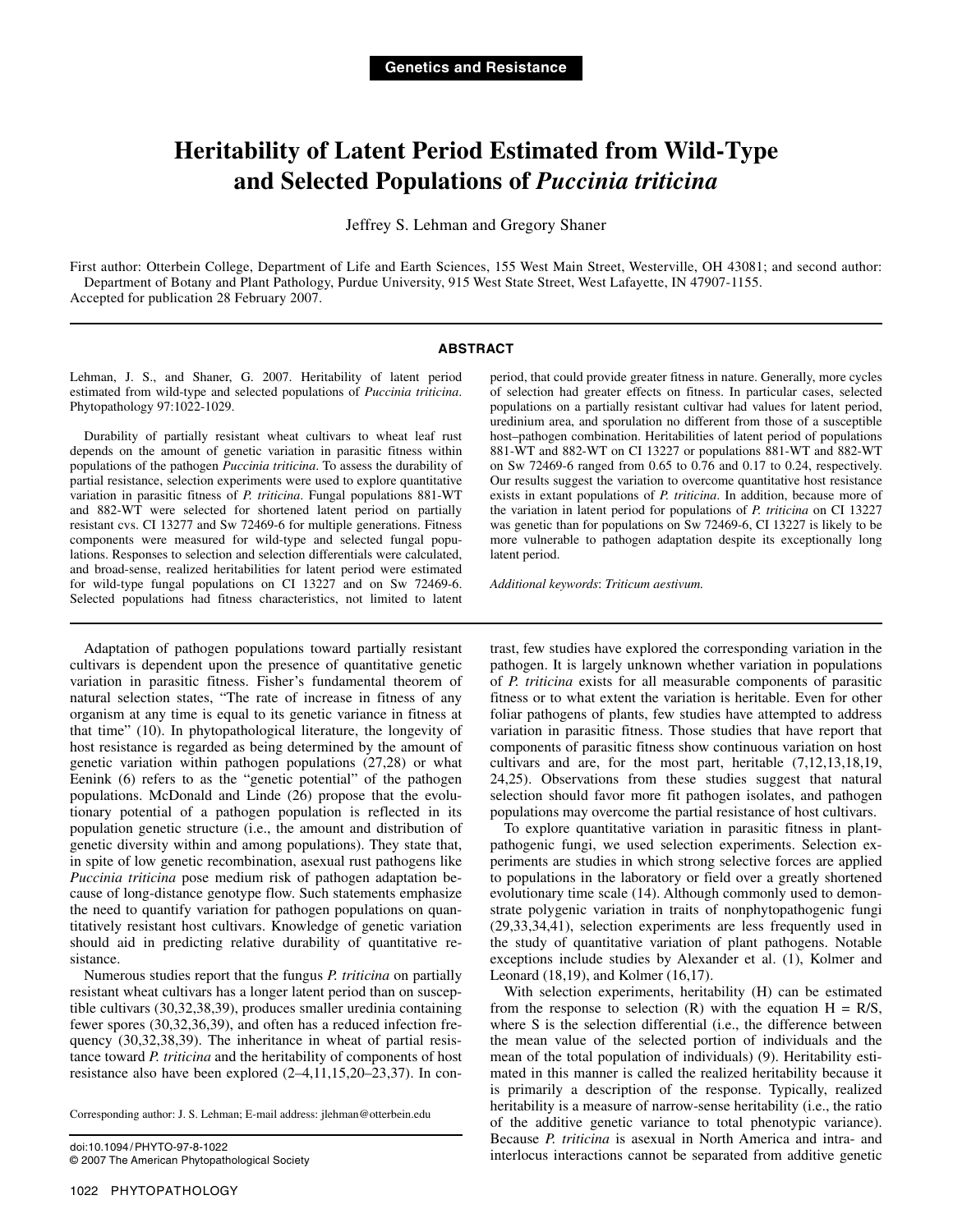variation, the heritability of parasitic fitness components of *P. triticina* calculated from selection experiments estimates realized, broad-sense heritability (i.e., the proportion of the total phenotypic variation that is heritable and relevant to discussions of pathogen adaptation).

Previously, we observed considerable variation in latent period among single-uredinial isolates of *P. triticina* on partially resistant cultivars (24). In simulated epidemics, isolates with short latent periods caused 2 to 2.5 times more disease than isolates with long latent periods and overcame 13 to 35% of the resistance in four partially resistant cultivars tested. Heritability estimated from analysis of variance of this variation ranged from 0.28 to 0.76 for two measures of latent period and, in general, suggests that a moderate portion of the variation in latent period is genetic and, presumably, selectable. We also observed that populations of *P. triticina* responded to selection for shortened latent period; selected populations had shorter latent periods and had larger, faster-growing uredinia than wild-type populations (25). Because the degree of selection was not quantified, we could not calculate a realized, broad-sense heritability. The objective of this study was to determine if selection for shortened latent period of wildtype populations of *P. triticina* altered their fitness on partially resistant cultivars and to quantify the selection differential and response to selection so that the heritability of latent period of wildtype populations of *P. triticina* on different partially resistant cultivars could be estimated. This current study differs from our previous studies (24,25) in that (i) selection was conducted on two partially resistant cultivars of distinct genetic background with greater intensity and (ii) the degree of selection was quantified, enabling us to estimate realized, broad-sense heritability.

# **MATERIALS AND METHODS**

**Wild-type populations of** *P. triticina***.** Wild-type populations of *P. triticina*, populations 881-WT and 882-WT, were collected in the fall of 1987 from naturally infected wheat plants growing near Tipton and Romney, IN, respectively. From plants at each site, ≈50 severely infected leaves were collected, and spores were vacuumed from their surfaces. Initial quantities of spores were increased for one generation on susceptible wheat cv. Monon (CI 13278) and stored at –80°C until used in selection experiments.

**Cultivars of** *Triticum aestivum.* Wild-type populations were selected for shortened latent period on partially resistant cvs. CI 13227 (Wabash/American Banner//Klein Anniversario) and Sw 72469-6 (Strampelli/69D-3607//Chokwang). Cv. CI 13227 has been shown to have four genes with epistatic effects that control long latent period (37) whereas cv. Sw 72469-6 has been shown to have two genes (21). Host seedlings of these cultivars were vernalized at 3°C for 6 to 8 weeks under 12 h/day of fluorescent light. After vernalization, seedlings were transplanted individually into 400-ml plastic pots containing a soil/peat mixture and were grown in the greenhouse. Natural daylight was supplemented with incandescent and fluorescent light for 16 h/day  $(\approx 200 \text{ }\mu\text{mol})$ quanta  $m^{-2}$  s<sup>-1</sup>) from time of transplanting to maturity. Day and night temperatures were 20 to 24 and 17 to 20°C, respectively.

**Selection procedure.** Adaxial surfaces of 20 to 25 newly emerged flag leaves (the uppermost leaf) of cvs. CI 13227 or Sw 72469-6 were inoculated with urediniospores suspended in Soltrol 170 light mineral oil (Philips Petroleum Co., Hennepin, OK) or water at a rate of 1 mg of spores per milliliter of oil/water. Inoculated plants were misted with water-Tween 20 (one drop of Tween 20 per liter of  $H_2O$ ) and placed in a moist chamber at 20 to 22°C for 12 to 14 h. Uredinia typically erupt from leaf surfaces of CI 13227 or Sw 72469-6 over the interval of 6 to 18 days after inoculation; the plot of the number of uredinia that erupt each day against day after inoculation yields a bell-shaped curve slightly skewed to the right. Because of this distribution of latent periods for individual uredinia, urediniospores from early erupting

uredinia could be collected separately from those of later erupting uredinia (i.e., truncation selection). After a portion of the uredinia began to erupt and sporulate, spores were vacuumed from the adaxial leaf surface with a cyclone collector (43) attached to a vacuum pump. Spores, collected in bulk, were chosen strictly based on the latent period of the uredinia that produced them. The truncated population of spores was the product of one cycle of selection for shortened latent period and either was stored at –80°C or used to inoculate new flag leaves of the same partially resistant cultivar for multiple cycles of selection.

**Selected populations of** *P. triticina.* In total, 11 populations were derived from 881-WT and 882-WT reared on CI 13227 or Sw 72469-6 by repeating multiple cycles of selection for shortened latent period (i.e., truncating the distribution of latent periods at 8 to 14 days after inoculation) (Table 1). Four of these, populations 881-C3 and 881-S4 selected from 881-WT and populations 882-C1 and 882-S3 selected from 882-WT, were tested for changes in parasitic fitness along with their respective wild-type progenitors. In this article, studies measuring changes in fitness of populations selected on CI 13227 are collectively referred to as series C experiments (i.e., the series of experiment measuring populations selected on CI 13227). Studies measuring populations selected on Sw 72469-6 are collectively referred to as series S.

**Measurement of components of parasitic fitness and host resistance.** Mean latent period, uredinium area, and cumulative urediniospore production were measured for populations 881-WT, 881-C3, 882-WT, and 882-C1 on partially resistant cvs. CI 13227 and L 574-1 (Wakeland/Blueboy) and susceptible cv. Monon (series C). Only latent period was measured for populations 881- WT, 881-S4, 882-WT, and 882-S3 on partially resistant CI 13227 and Sw 72469-6 and on susceptible Monon (series S).

Flag leaves of cultivars were inoculated with individual fungal populations with a spore settling tower (8). We estimated a deposition of two to three viable spores per square millimeter of flag leaf based on spore density and percent germination observed on 1.5% water agar plates. Inoculated plants were misted with water-Tween 20 (one drop of Tween 20 per liter of  $H_2O$ ) and placed in a moist chamber at 20 to 22°C for 12 to 14 h. On days 6 to 20 after inoculation, uredinia which had erupted from the adaxial surface of the middle 3 to 5 cm of the flag leaf at a density of  $\approx 0.2$ pustules/mm2 were counted. Mean latent period (MLP), the

TABLE 1. List and description (origin, range of latent periods, and day of truncation during selection) of wild-type and selected populations of *Puccinia triticina*

|                    |                                | Range of<br>latent periods on <sup>x</sup> |          |                    |
|--------------------|--------------------------------|--------------------------------------------|----------|--------------------|
| Population         | Origin <sup>y</sup>            | CI                                         | Sw       | Trunc <sup>z</sup> |
| 881-WT             | Tipton, IN                     | $6 - 17$                                   | $6 - 18$ |                    |
| 881-C1             | 881-WT on CI 13227             |                                            |          | 14                 |
| 881-C <sub>2</sub> | 881-C1 in CI 13227             |                                            |          | 10                 |
| 881-C3             | 881-C <sub>2</sub> on CI 13227 | $6 - 10$                                   |          | 8                  |
| 882-WT             | Romney, IN                     | $6 - 17$                                   | $6 - 17$ |                    |
| 882-C1             | 882-WT on CI 13227             | $6 - 16$                                   |          | 14                 |
| 881-S1             | 881-WT on Sw 72469-6           |                                            |          | 14                 |
| 881-S2             | 881-S1 on Sw 72469-6           |                                            |          | 11                 |
| 881-S3             | 881-S2 on Sw 72469-6           |                                            |          | 9                  |
| 881-S4             | 881-S3 on Sw 72469-6           |                                            | $6 - 13$ | 9                  |
| 882-S1             | 882-WT on Sw 72469-6           |                                            |          | 14                 |
| 882-S2             | 882-S1 on Sw 72469-6           |                                            |          | 11                 |
| 882-S3             | 882-S2 on Sw 72469-6           |                                            | $6 - 14$ | 9                  |

x First and last day on which uredinia erupt from adaxial leaf surface of cv. CI 13227 or Sw 72469-6.

y Location of collection site or the progenitor population.

<sup>z</sup> Day of truncation; day after inoculation on which selection occurred. Spores produced after this day were excluded from the selected portion of individuals. Spores produced before this day were collected in bulk and increased on susceptible cv. Monon. The resultant progeny were collectively designated as the selected population.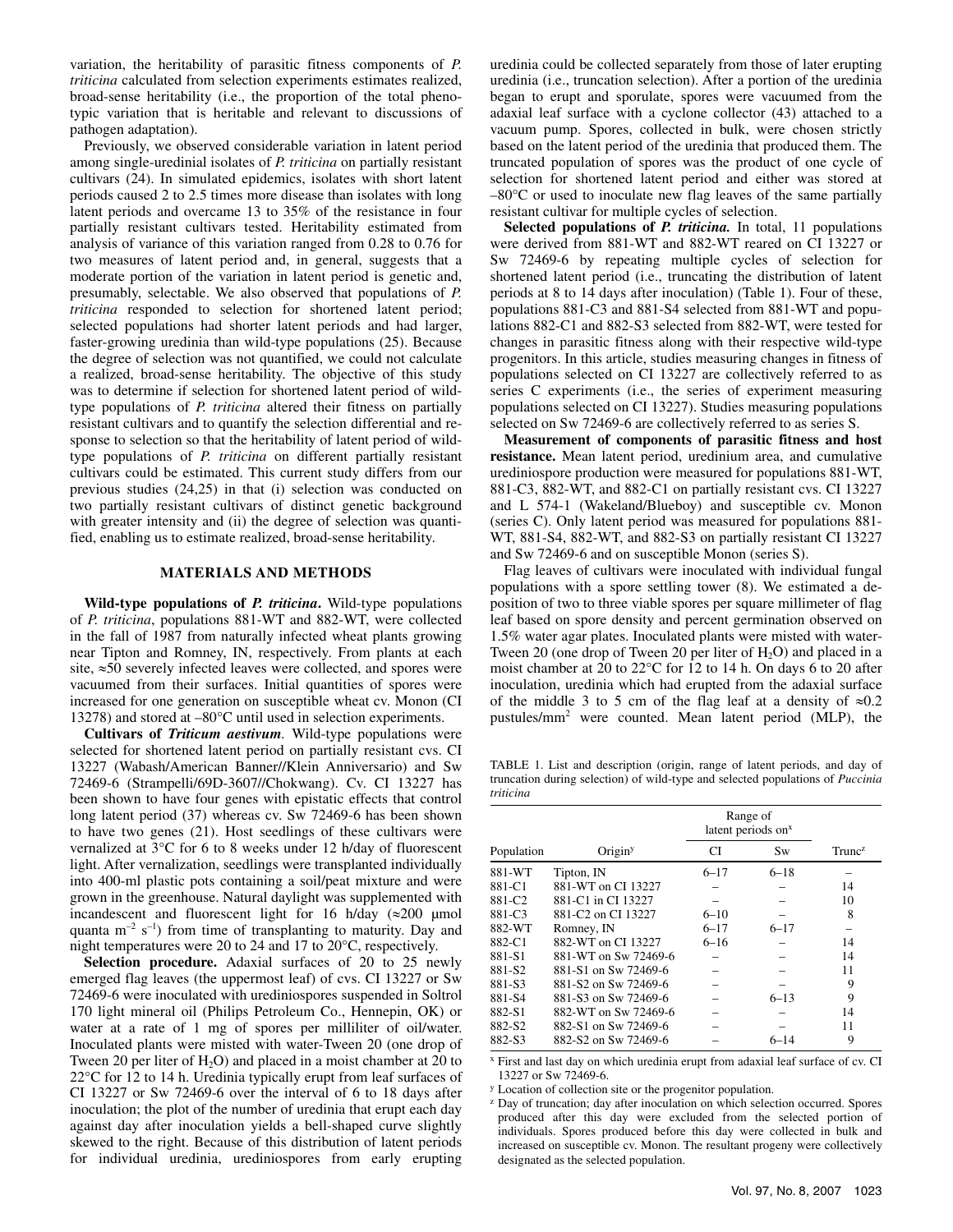weighted average time for uredinia to erupt, was calculated from uredinial counts from the following equation:

$$
MLP = \sum_{i=0}^{n} P_i t_i
$$

in which  $P_i$  is the proportion of uredinia relative to the final number of uredinia that appear on the *i*th day after inoculation, *ti* is the *i*th day after inoculation, and *n* is the number of days after inoculation when all uredinia have appeared.

After all uredinia had erupted, the length (L) and width (W) of 10 randomly selected uredinia were measured, and uredinium area (UA) was calculated as  $UA = (L)(W)(3.14)/4$ .

On days 9, 12, 15, and 18, spores were vacuumed in bulk from a known number of uredinia. Spores were suspended in 10 ml of phosphate-buffered saline with 0.5% Tween 20, and a 500-ml sample of spores was counted with a Model FN Coulter Counter (Coulter Electronic Inc. Hialeah, FL). The average number of spores per uredinium was calculated by dividing the total spore production by the number of uredinia present on a given collection day. Means for the four collection days were totaled to calculate cumulative urediniospore production.

**Experimental design and statistical analysis.** The experimental design was a randomized complete block design with main effects of two experiments, six replications, five cultivars, and four fungal populations. The linear model for the analysis was  $Y_{ijkl} = \mu + L_i + R_{(i)j} + C_k + LC_{ik} + P_l + LP_{il} + CP_{kl} + LCP_{ikl} + E_{(i)jkl},$ where  $Y_{ijkl}$  = response of the *ijkl*th individual subunit;  $\mu$  = overall mean;  $L_i$  = effect of *i*th experiment, i = 1, 2 experiments;  $R_{(i)i}$  = effect of *j*th block nested within experiments; j = 1…6 replications;  $C_k$  = effect of *k*th wheat cultivar;  $k = 1...5$  cultivars;  $LC_{ik}$  = interaction effect of the *i*th experiment and *k*th cultivar;  $P_1$  $=$  effect of *p*th population,  $l = 1...4$  populations of *P. triticina*;  $LP<sub>il</sub>$  = interaction effect of the *i*th experiment and *l*th population;  $CP_{kl}$  = interaction effect of the *k*th cultivar and *l*th population;  $LCP<sub>ikl</sub>$  = interaction effect of the *i*th experiment, *k*th cultivar, and *l*th population; and  $E_{(i)jkl}$  = random effect of the *jkl*th subunit in the *i*th experiment.

A  $log_{10}$  transformation of MLP and cumulative urediniospore production effectively eliminated the association between mean and variance that existed for untransformed statistics (42). Data for uredinium area were not transformed. Student-Newman-Keuls tests ( $\alpha$  = 0.05) were used to separate means for cultivars, populations, and the interaction between cultivar and population (42).

**Estimation of heritabilities.** Regression analysis was used to estimate the realized, broad-sense heritabilities of MLP for population 881-WT on CI 13227 and populations 881-WT and 882- WT on Sw 72469-6. Because 882-WT was selected on CI 13227 for only one generation (i.e., there was a total of only two populations), regression analysis was not used to estimate heritability for this cultivar–population combination. Rather, heritability was calculated from the response or actual change in MLP divided by the selection differential (i.e., the deviation of the mean phenotypic value of the selected individuals from the mean phenotypic value of the intact parental population) (9).

Heritabilities were estimated from the slopes of the MLPs of wild-type and selected populations regressed onto the cumulative deviation in latent period for the portion of individuals selected from the progenitor population (i.e., the cumulative response to selection regressed onto the cumulative selection differential) (9). The MLPs of the wild-type and most highly selected population (e.g., 881-WT and 881-C3) were measured experimentally based on the distribution of latent periods for erupting uredinia, as previously described. The latent periods for intermediate populations (e.g., 881-C1 and 882-C2) were estimated by gradually transfiguring or "morphing" the distribution of latent periods for uredinia of wild-type populations into that of the most selected population. To do this, we scaled the MLP of the known populations to zero and took a weighted average of the frequency of

newly erupted uredinia of the two known populations for days 6 to 20 after inoculation. For example, the estimated frequency of newly erupted uredinia of population 881-C1 on a particular day was  $P_{\text{C1i}} = (0.667)(P_{\text{WTi}}) + (0.333)(P_{\text{C3i}})$ , where  $P_{\text{C1i}}$ ,  $P_{\text{WTi}}$ , and  $P_{\text{C3i}}$ are the proportion of uredinia relative to the final number of uredinia that appear on the *i*th day in population 881-C1, 881- WT, and 881-C3, respectively. The weights 0.667 and 0.333 were switched for estimating the latent period distributions of population 881-C2. After the distribution of latent periods for uredinia were estimated, the MLPs for populations intermediate to the wild-type and most selected populations were calculated as a weighted mean average and later used as our dependent variable in regression analyses.

The independent variable in our regression was the cumulative selection differential based in the deviation of the mean phenotypic value for latent period of uredinia selected in our truncation selection procedure from the progenitor population (9). Because our selection procedure truncated spore production of the uredinia which had erupted before the day of truncation in addition to latent period (i.e., early-erupting uredinia produced more spores and their latent period should be weighted correspondingly in the calculation of MLP), we had to consider in the calculations of the MLP of individuals selected from the intact population the relative number of spores produced by uredinia. Thus, the MLP of the truncated population (i.e., selected individuals) was estimated from the weighted average latent period for individuals where the weights are a function of the relative amount of urediniospores produced before the day of truncation, in addition to the frequency of uredinia. This was similar to weighting the selection differential as described by Falconer and Mackay (9). The MLP of truncated populations was calculated from the following equation:

$$
MLP_{\text{(selected individuals)}} = \left\{ \left( \sum_{i=0}^{n} w_i P_i t_i \right) \right\} / \sum_{i=0}^{n} P_i t_i \right\}
$$

where which  $w_i$  is the relative proportion of urediniospores produced by a uredinium from time of eruption to the day of truncation,  $P_i$  is the proportion of uredinia relative to the total number of uredinia that appear on the *i*th day after inoculation,  $t_i$  is the *i*th day after inoculation, and  $n$  is truncation point or day after inoculation when selection occurred.

The selection differential was calculated as the difference between the MLP of the total, intact population and the MLP of the selected individuals. The MLPs for wild-type and selected populations were regressed onto the cumulative selection differential, and slopes (i.e., heritabilities) of the regression lines were calculated. *t* tests ( $\alpha = 0.05$ ) were used to compare heritabilities estimated from populations reared on CI 13227 with those from populations reared on Sw 72469-6 (42).

## **RESULTS**

Populations and cultivars responded consistently across experiments; interactions between effects of cultivar or population with experiment were typically nonsignificant. When exceptions did occur, they were due to magnitudinal differences of the fitness parameter for population or cultivars within experiments and not due to changes in rank. For example, the experiment–cultivar interaction for selected series C was significant due to a magnitudinal increase in log MLP of CI 13227 in one experiment compared with the other; the relative rank for cultivars within experiments remained unchanged.

Latent period. The effect of cultivar was a significant source of variation for series C (*P* = 0.0057). For series S, the *P* value for the effect of cultivar was 0.069. In the former, all cultivars differed for latent period, and values for Monon and CI 13227 were the lowest and highest, respectively (Table 2). In series S, only cv.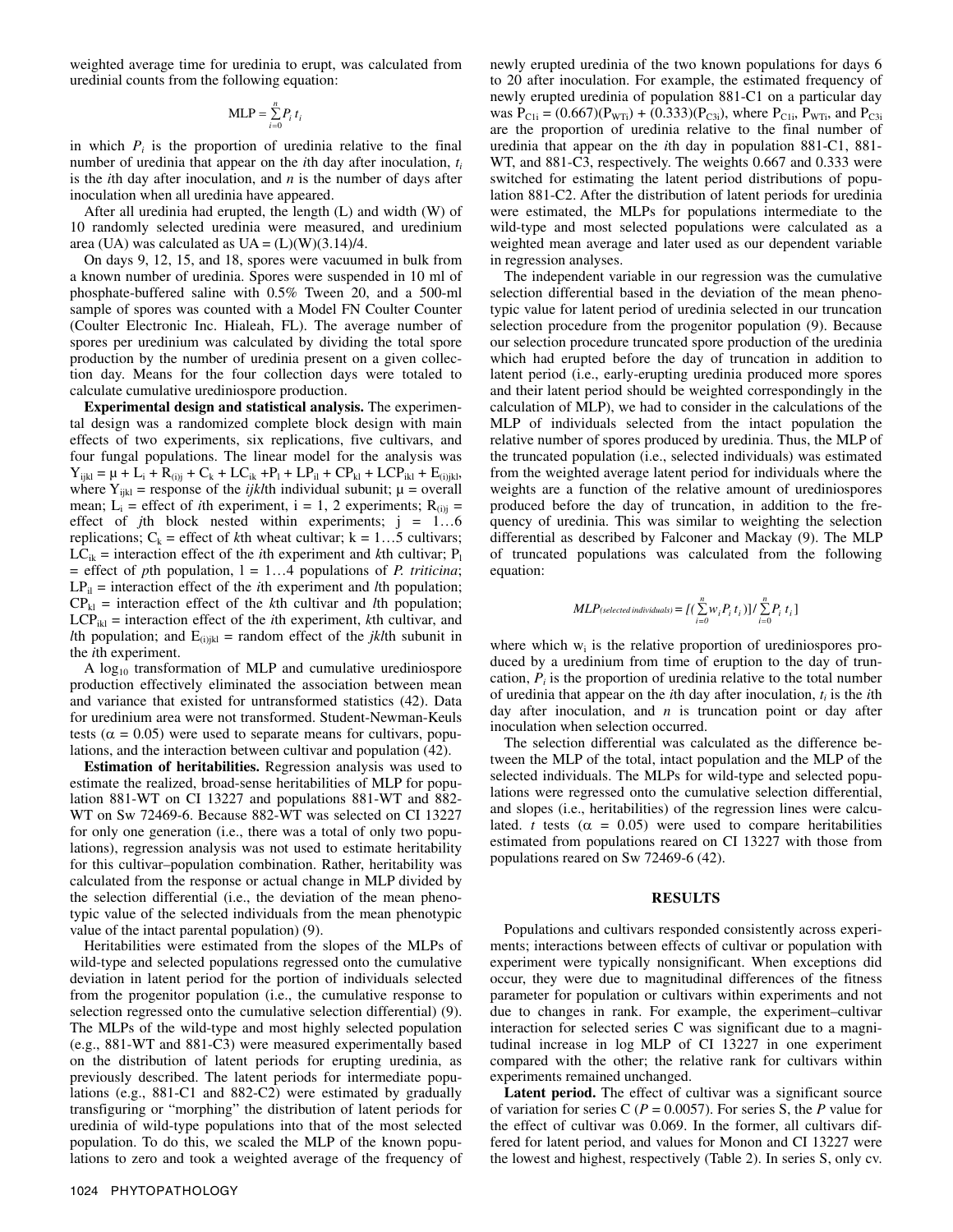CI 13227 had a latent period longer than that of Monon; the latent period of Sw 72469-6 and Monon were not significantly different (Table 2). Latent periods of L 574-1 and CI 13227 were 1.8 and 3.7 days longer than that of Monon in series C. In series S, the latent period of CI 13227 was 5.4 days longer.

For series C, the main effect of population was significant ( $P =$ 0.0042) and, averaged across experiments, replications, and cultivars, selected population 881-C3 had a latent period 2.3 days shorter than its wild-type progenitor (Table 2). For series S, the *P* value was 0.092 for the main effect of population. Averaged across experiments, replications, and cultivars, the latent period of 881-S4 was significantly shorter (0.75 days) than that of 881-WT (Table 2). Differences between 882-S3 and 882-WT were nonsignificant.

The interaction of cultivar–fungal population was highly significant for selected series C ( $P = 0.0009$ ). This was largely due to 2.2- or 4.8-day decreases in the MLP of 881-C3 on L 574-1 and CI 13227, respectively, compared with values for the wild-type progenitor (Fig. 1). On both cultivars, population 881-C3 was no different for latent period than 881-WT on susceptible Monon. In contrast, selected population 882-C1 had a shorter latent period than 882-WT on CI 13227 only, and the MLP of 882-C1 on CI 13227 was still significantly longer than 882-C1 on Monon. Differences in latent period between populations on Monon were nonsignificant. For series S, the MLPs for populations 881-S4 and 882-S3 on Sw 72469-6 were 1.8 and 0.9 days shorter, respectively, than latent periods of populations 881-WT and 882-WT on this cultivar (Fig. 2). Despite this reduction, population 882-S3 had a longer latent period on Sw 72469-6 than it did on Monon; population 881-S4 did not. There were no differences in latent period among populations on cvs. CI 13227 or Monon.

TABLE 2. Mean latent period, (MLP) uredinium area (Area), and cumulative number of spores per uredinium (Number) of wild-type and selected populations of *Puccinia triticina* on susceptible and partially resistant cultivars of *Triticum aestivum*

|                   | Selection on              |                   |                     |                           |  |
|-------------------|---------------------------|-------------------|---------------------|---------------------------|--|
|                   | CI 13227                  |                   |                     | Sw 72469-6                |  |
| Wheat, fungus $W$ | $MLP$ (days) <sup>x</sup> | Area $(mm^2)y$    | Number <sup>z</sup> | $MLP$ (days) <sup>x</sup> |  |
| Wheat             |                           |                   |                     |                           |  |
| Monon             | 6.8 a                     | 0.22c             | 1,616 b             | 7.7a                      |  |
| $L - 574 - 1$     | 8.6 <sub>b</sub>          | 0.20 <sub>b</sub> | 1.279 ab            | $\cdots$                  |  |
| Sw 72469-6        | $\cdots$                  | $\cdots$          | $\cdots$            | $9.5$ ab                  |  |
| CI 13227          | 10.5c                     | 0.17a             | 1.016a              | 13.1 <sub>b</sub>         |  |
| <b>Fungus</b>     |                           |                   |                     |                           |  |
| 881-WT            | 9.2 h                     | 0.19a             | 1,349 a             | 10.5 <sub>b</sub>         |  |
| 881-C3            | 6.9 a                     | 0.24h             | 1,412 b             | $\cdots$                  |  |
| 882-WT            | 9.4 <sub>b</sub>          | $0.21$ ab         | 1,231 a             | $10.3$ ab                 |  |
| 882-C1            | 8.9 b                     | 0.18a             | 1,226 a             | $\cdots$                  |  |
| 881-S4            | .                         | .                 | .                   | 9.7a                      |  |
| 882-S3            | .                         | .                 | .                   | $10.0$ ab                 |  |

w Wheat cultivar or fungal population.

x MLP is the weighted mean number of days from infection to the production of inoculum. Each value is the mean of two experiments with six replications averaged across populations of *P. triticina* or cultivars of wheat. Means for wheat cultivars or fungal populations with a letter in common do not differ significantly for log-transformed data according to Student-Newman-Keuls mean separation tests ( $\alpha$  = 0.05).<br><sup>y</sup> Uredinium area was calculated as (L)(W)(3.14)/4, where L and W are

- uredinium length and width, respectively. Each value is the mean of two experiments with six replications averaged across populations of *P. triticina* or cultivars of wheat. Means for wheat cultivars or fungal populations with a letter in common do not differ significantly according to Student-Newman-<br>Keuls mean separation tests ( $\alpha = 0.05$ ).
- <sup>z</sup> Cumulative urediniospore production is the cumulative number of spores per uredinium produced on days 9, 12, 15, and 18 after inoculation. Values are the mean of two experiments with six replications averaged across populations of *P. triticina* or cultivars of wheat. Means for wheat cultivars or fungal populations with a letter in common do not differ significantly for log-transformed data according to Student-Newman-Keuls tests ( $\alpha$  = 0.05).

**Uredinium area and sporulation.** Uredinium area and cumulative sporulation were measured for series C only. The main effect of cultivar was significant for uredinium size  $(P = 0.0039)$ , and the means for all cultivars differed (Table 2). Uredinia on CI 13227 and L 574-1 were 78 and 92% smaller than uredinia on Monon. Population 881-C3 produced significantly larger uredinia averaged across experiments, replications, and cultivars than population 881-WT (Table 2). Uredinia of population 881-C3 on CI 13227 were 73% larger than those produced by 881-WT and no different in size from those produced on susceptible cultivars (Fig. 3). In contrast, the uredinia of population 882-C1 were no different in size than those of 882-WT averaged across experiments and replications (Fig. 3).

The *P* value for the effect of cultivars on cumulative urediniospore production was 0.10. Averaged across experiment, replications, and populations, the fungus produced more spores on cv. Monon than on CI 13227 but not on L 574-1 (Table 2). Similarly, the *P* value for the effect of population on cumulative urediniospore production was  $P = 0.09$ . Averaged across experiment, replications, and cultivar, the mean spore production of population 881-C3 was higher than that of population 881-WT. In contrast, the number of spores produced for populations 882-C1



**Fig. 1.** Mean latent periods of *Puccinia triticina* populations 881-WT, 881-C3, 882-WT, and 882-C1 on partially resistant cvs. CI 13227 and L-574-1 and susceptible cv. Monon. Mean latent period is the weighted mean number of days from infection to the production of inoculum. Each bar is the mean of two experiments with six replications. Cultivar-population means with a letter in common above the bar do not differ significantly for log transformed data according to Student-Newman-Keuls test.



**Fig. 2.** Mean latent periods of *Puccinia triticina* populations 881-WT, 881-S4, 882-WT, and 882-S3 on partially resistant wheat cvs. Sw 72469-6 and CI 13227 and susceptible cv. Monon. Mean latent period is the weighted mean number of days from infection to the production of inoculum. Each bar is the mean of two experiments with six replications. Cultivar-population means with a letter in common above the bar do not differ significantly for log transformed data according to Student-Newman-Keuls test.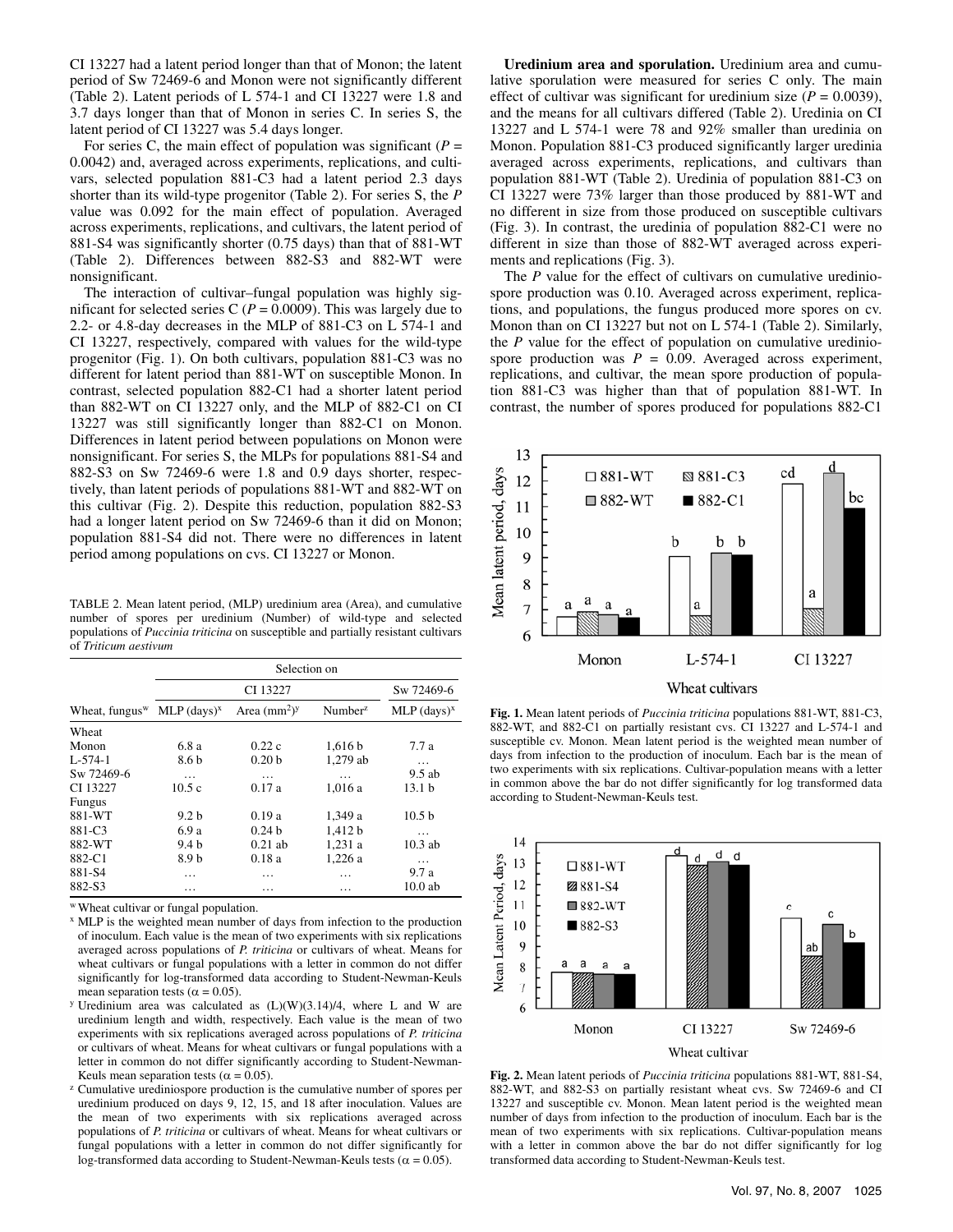was no different from that produced by population 881-WT (Table 2).

The interaction between cultivar and population was significant  $(P = 0.015)$ . Means for populations only on CI 13227 and Monon differed for cumulative urediniospore production (Fig. 4). On CI 13227, both selected populations 881-C3 and 882-C1 produced 2 and 1.4 times more spores, respectively, than their wild-type progenitors. These differences were largely due to spores produced on days 9, 12, and 15 after inoculation for 881-WT and 881-C3 and on day 12 after inoculation for 882-WT and 882-C1 (Table 3). On Monon, the trend was reversed; population 881-C3 produced 57% fewer spores than 881-WT (Fig. 4). There were no differences between 882-C1 and 882-WT for cumulative urediniospore production on Monon.

**Heritability estimates of MLP.** Natural selection operates on pathogen populations whenever the fitnesses of fungal genotypes differ. Hence, knowledge of quantitative genetic variation in parasitic fitness is essential to understanding adaptation of populations of *P. triticina* toward partially resistant cultivars. To quantify genetic variation for latent period, we calculated broad-sense



**Fig. 3.** Uredinium area (UA) of *Puccinia triticina* populations 881-WT, 881- C3, 882-WT, and 882-C1 on partially resistant wheat cvs. CI 13227 and L-574-1 and susceptible cv. Monon. Uredinium area is calculated from the equation  $UA = (L)(W)(3.14)/4$ , where L and W are uredinium length and width, respectively. Each bar is the mean of two experiments with six replications. Cultivar-population means with a letter in common above the bar do not differ significantly according to Student-Newman-Keuls test.



**Fig. 4.** Cumulative urediniospore production of *Puccinia triticina* populations 881-WT, 881-C3, 882-WT, and 882-C1 on partially resistant cvs. CI 13227 and L-574-1 and susceptible cv. Monon. Cumulative urediniospore production is the cumulative number of spores per uredinium produced on days 9, 12, 15, and 18 after inoculation. Each bar is the mean of two experiments with six replications. Cultivar-population means with a letter in common above the bar do not differ significantly for log transformed data according to Student-Newman-Keuls test.

heritability, the ratio of genetic variation to phenotypic variation based on the response to selection. Because *P. triticina* in North America does not undergo sexual recombination, all the variation partitioned as genetic should be passed on to asexual offspring (i.e., dominance and epistasis which upwardly bias estimates of broad-sense heritability relative to narrow-sense heritability are not pertinent in the absence of recombination). Broad-sense heritabilities of latent period should represent the variation in populations of *P. triticina* that influences adaptation toward partially resistant cultivars for this trait.

Coefficients of determination for regression lines from which heritabilities were calculated were ≈0.99 (Fig. 5). In general, heritability estimates for MLP were higher for populations of *P. triticina* on CI 13227 than on Sw 72469-6. Estimates for populations 881-WT and 882-WT on Sw 72469-6 were 0.24 and 0.17, respectively. Estimates for population 881-WT on CI 13227 was 0.76 and significantly higher than either population on Sw 72469-6. The realized heritability for 882-WT on CI 13227 calculated from the response and selection differential from one generation of selection, not the regression equation, was 0.65.

## **DISCUSSION**

Components of host resistance are measured routinely for wheat cultivars with quantitative resistance toward *P. triticina*. Corresponding attributes of parasitic fitness in the pathogen have received considerably less attention despite their equally im-

TABLE 3. Sporulation on days 9, 12, 15, and 18 after inoculation of adult plants of wheat cv. CI 13227 inoculated with wild-type populations of *Puccinia triticina* and populations selected for shortened latent period on CI 13227z

|                                      | Days after inoculation                     |                                             |                                               |                               |
|--------------------------------------|--------------------------------------------|---------------------------------------------|-----------------------------------------------|-------------------------------|
| Population                           |                                            | 12                                          | 15                                            | 18                            |
| 881-WT<br>881-C3<br>882-WT<br>882-C1 | 146 a<br>427 c<br>256 <sub>b</sub><br>297h | 182 a<br>484 c<br>146 a<br>208 <sub>b</sub> | 246 a<br>419c<br>$258$ ab<br>353 <sub>b</sub> | 221a<br>163a<br>188 a<br>212a |

<sup>z</sup> Sporulation is the number of spores per uredinium produced on days 9, 12, 15, or 18 after inoculation. Values are the means of two experiments with six replications. Means for populations on individual days after inoculation with a letter in common do not differ significantly for  $log_{10}$ -transformed data according to Student-Newman-Keuls tests ( $\alpha = 0.005$ ). Untransformed means are presented.



**Fig. 5.** Linear regression and coefficients of determination  $(r^2)$  between the response to selection (i.e., change in mean latent period) and cumulative selection differential for wild-type populations 881-WT and 882-WT on CI 13227 and Sw 72469-6. Cumulative selection differentials (i.e., sums of individual selection differentials for each population) are presented as positive integers for conventionality of graphical presentation; they are actually negative. Heritabilities (i.e., the slopes of the lines) are also positive; the negative value reflects the change in mean latent period after selection.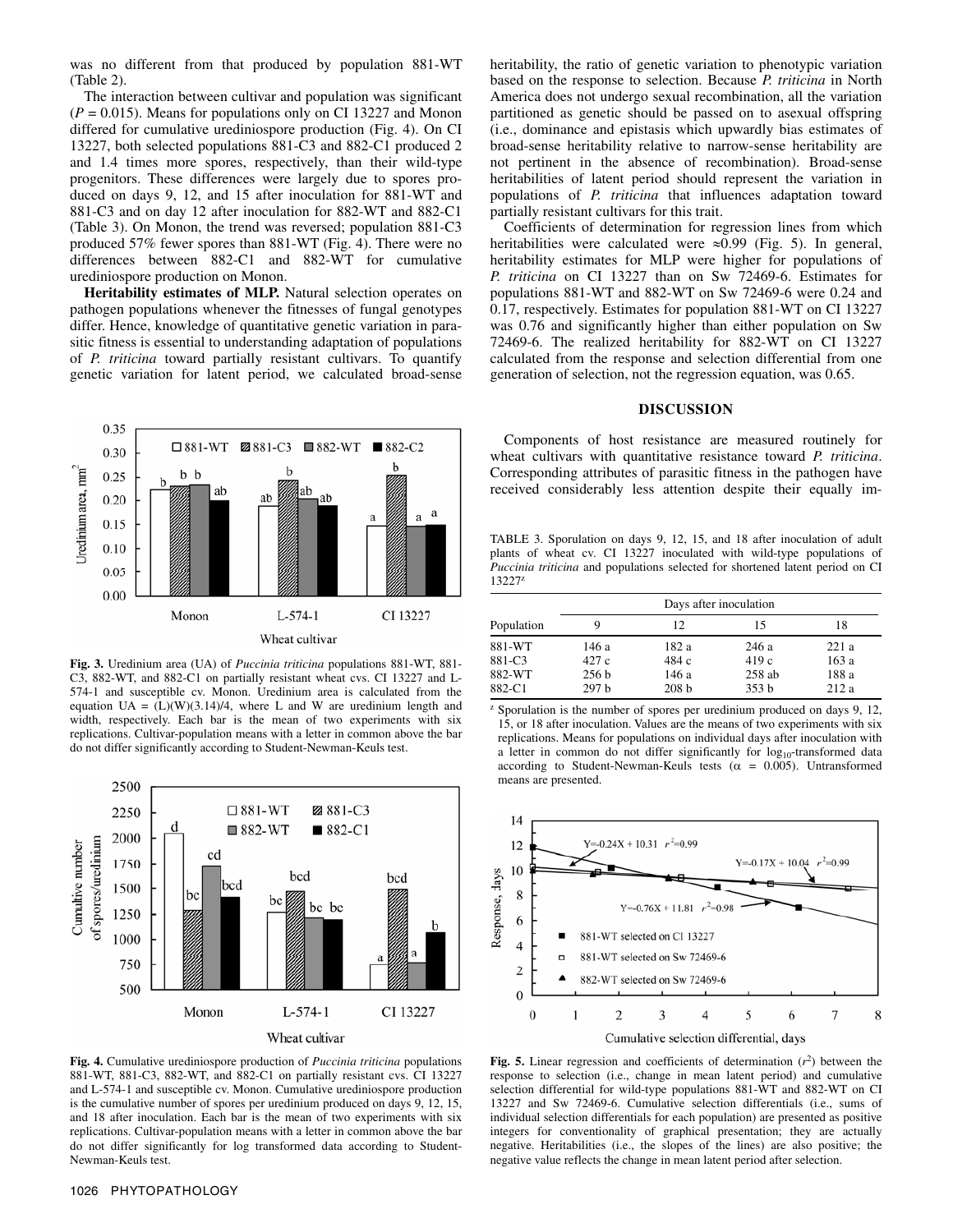portant role in determining the rate of disease progression. Although it is generally assumed that pathogen genotypes differ for fitness, pathologists understand little about the components contributing to fitness or the genetic variation associated with these components. Because selection operates whenever the fitness of pathogen genotypes differ, knowledge of genetic variation in parasitic fitness would be useful for predicting pathogen adaptation toward host resistance.

In its broadest context, fitness is defined as the contribution an individual makes to the gene pool in the next generation (35). Fitness is a function of population size (5) and commonly is measured by the rate at which genotypes increase in frequency in the population relative to other genotypes (i.e., the Malthusian parameter) (10). In a phytopathological context, fitness is one of the many terms used to describe the ability of a pathogen to persist in nature (40).

Pathogen genotypes can be compared in monocyclic infection experiments by quantifying components of parasitic fitness (i.e., components that contribute to the reproduction of the pathogen). The genetic variation of these components and their propensity to change when pathogen populations are under selection may be the best predictor of the durability of host resistance short of the actual deployment of host resistance; high heritabilities (i.e., high additive genetic variance) and rapid, large responses of pathogen populations to selection are indicative of nondurable host resistance.

Selection altered fitness components of *P. triticina* populations. Averaged across all cultivars, populations that were the most highly selected on CI 13227 or Sw 72469-6 (i.e., populations 881- C3 and 881-S4) had short latent periods and large uredinia and produced more spores. These characteristics could provide greater reproductive capacity in nature compared with wild-type fungal populations. These differences between wild-type and selected populations suggest that wild-type populations are heterogeneous with regard to parasitic fitness and that genotypes of greater fitness on partially resistant cultivars exist in wild-type populations at low frequencies. Our selection regime disfavored individuals with long latent period, a characteristic that reduces an individual's contribution to subsequent generations. In contrast, those individuals with short latent periods produce offspring earlier; hence, when selection was practiced on fungal populations, individuals with short latent periods contributed more offspring to the bulked population of spores to increase in frequency with subsequent generations.

The question arises as to whether selected populations with greater fitness averaged across all cultivars have general or specific fitness. Although the MLP, uredinium area, and sporulation of fungal populations averaged across cultivars suggests that 881-C3 and 881-S4 are generally more fit, these differences are the result of increased fitness on only one or two cultivars. They typically were more fit on the cultivar upon which selection occurred. With repeated cycles of selection, fitness differences became greater. In contrast, there were no differences between less intensely selected population 882-C1 or 882-S3 and their wild-type progenitors averaged across cultivars; yet, as described for population 881-C3 and 881-S4, there were differences in fitness between populations 882-C1 or 882-S3 and their respective wild-type populations on the host upon which they were selected. From these results, it appears that differences in fitness components between pathogen populations are the result of increases in specific, not general, fitness.

In addition to the fact that selected populations were more fit on the host upon which they were selected, selected population 881-C3 had reduced fitness for cumulative sporulation relative to its wild-type progenitor on the susceptible cv. Monon. Such differences suggest that there is a "cost" to increased fitness toward partially resistant CI 13227 on cultivars where it is not required. However, fitness components of selected populations of

*P. triticina* on the host upon which selection occurred were generally no different than the components of wild-type populations on susceptible Monon.

Selection resulted in populations of *P. triticina* overcoming the genes which control latent period in CI 13227 and Sw 72469-6. Similarly, population 881-C3 overcame all the resistance in CI 13227 for uredinium area and sporulation. Because of the important role of latent period, sporulation, and uredinium area in disease progression, disease development of population 881-C3 on CI 13227 should be greater than that of population 881-WT on CI 13227 and no different than that of population 881-WT on Monon. Disease for CI 13227 inoculated with population 881-C3 may even be greater than that for Monon inoculated with population 881-C3 because of the reduced sporulation of 881-C3 on Monon relative to the wild-type population. In previous selection experiments (25), selection improved the parasitic fitness of populations of *P. triticina*; however, in no case were the components of fitness for selected populations on partially resistant cultivars equivalent to those of wild-type fungal populations on Monon. The greater responses of selected populations in this study suggest that either selection for shortened latent period was more intense than in previous studies or that pathogen populations of the present study exhibited greater variation in latent period and, therefore, were more responsive to selection.

Although selected for shortened latent period, selected populations on CI 13227 also differed for uredinium area and cumulative sporulation, possibly because of pleiotropy or linkage. Evidence for genetic correlations between latent period and uredinium area for partially resistant cultivars has been reported (20,21,23). Correlated responses between shortened latent period and increased uredinial size, uredinial growth rate, and sporulation were also observed in the selection of 851-WT on CI 13227 (25). The occurrence of correlated responses is expected because, when we were selecting primarily for short latent period, we likely selected for prolifically sporulating individuals or individuals that contributed more to the selected population of spores because of their large uredinia.

Differences in cumulative urediniospore production for wildtype and selected populations on CI 13227 were due largely to the number of spores produced on days 9, 12, and 15 after inoculation. These results and the observation that sporulation is greatest when uredinia are young and then decreases with age (44) suggest that earlier spore production periods are most likely to distinguish populations of *P. triticina*. Because collecting and counting spores is resource intensive, urediniospores should be collected in the early phase of sporulation when sporulation peaks; sporulation data from aging uredinia are not likely to distinguish populations.

In addition to being more fit on CI 13227, selected population 881-C3 also was more fit on L-574-1, to which the populations had not been exposed. In previous studies (25), populations selected on CI 13227 for greater fitness had greater fitness on L-574-1 (i.e., larger initial uredinium area and growth rate and greater sporulation). This cross-adaptation of the fungus to both cultivars likely is due to the sharing of genes for resistance to *P. triticina*. Lehman et al. (23) provide evidence for a shared major gene for long latent period based on the segregation of F1, F2, and backcross progeny of a cross between CI 13227 and L-574-1. Similarly, Lehman et al. (23) reported that CI 13227 and L-574-1 share at least one gene for uredinium size.

Latent period heritabilities of *P. triticina* on CI 13227 generally were larger than those for populations on Sw 72469-6; there is more genetic variation in latent period for fungal populations on CI 13227 than for Sw 72469-6 relative to phenotypic variation. In light of the role that genetic variation plays in the adaptation of asexual pathogen population toward partially resistance cultivars, we anticipate the resistance of CI 13227 to be relatively less durable than Sw 72469-6 when deployed under similar condi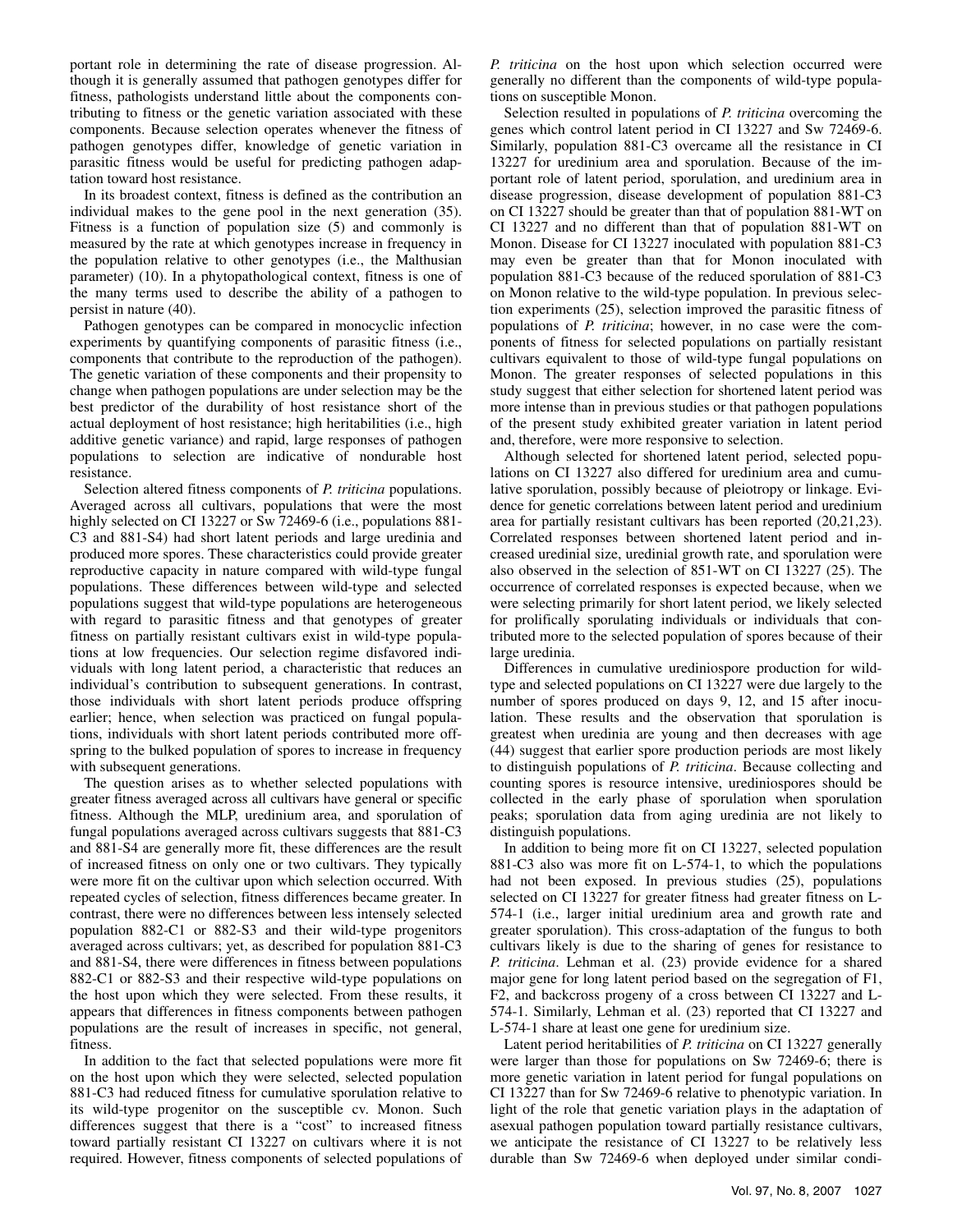tions. As described in a review by Niks and Rubiales (31), the mechanism of host resistance (e.g., prehaustorial resistance versus stoma penetration) also may influence durability (31). Although the mechanisms of resistance to *P. triticina* in CI 13227 and Sw 72469-6 are unknown, it is possible that they are not the same in the two cultivars and not equally durable.

In previous studies, broad-sense heritabilities of latent period for isolates of *P. triticina* on CI 13227 and Sw 72469-6 were calculated from the mean squares of analysis of variance of  $log_{10}$ mean and ranged from 0.41 to 0.49 and 0.28 to 0.53, respectively (24). In this study, realized, broad-sense heritabilities estimates of wild-type populations on CI 13227 and Sw 72469-6 were 0.65 to 0.76 and 0.17 to 0.24, respectively. Differences between the two studies likely are due to populations of *P. triticina* studied. In the previous study, diversity in *P. triticina* was represented by arbitrarily selected isolates from pathogen populations in Indiana and Kansas (24). The method of sampling single-uredinial isolates favored the most frequent genotypes (i.e., wild-type genotypes). In the latter study, heritability was estimated from response to selection, where populations were selected specifically for shortened latent period and, therefore, exhibited greater variation. Thus, the latter may show greater genetic variation for the latent period of *P. triticina* on partially resistant wheat cultivars.

In conclusion, the selection of wild-type populations for shortened latent period on two partially resistant cultivars resulted in populations with characteristics, not limited to latent period, that could provide greater fitness in nature. Generally, more cycles of selection had greater effects on fitness. In particular cases, the selected population on a partially resistant cultivar had values for latent period, uredinium area, and sporulation no different from that of a susceptible host–pathogen combination. Such results suggest that the variation to overcome host resistance exists in extant populations of *P. triticina*. Estimates of realized, broadsense heritability suggest that, for populations of *P. triticina* on CI 13227, more of the variation in latent period was genetic than for populations on Sw 72469-6. Hence, CI 13227 may be more vulnerable to pathogen adaptation. Parasitic fitness, however, is a function of more that just latent period, uredinium area, and sporulation. Hence, linkage between the traits short latent period, large uredinia area, and greater sporulation to traits that decrease the parasitic fitness or traits that prevent overwintering of the fungus may increase the durability of CI 13227 or any partially resistant cultivar.

### **ACKNOWLEDGMENTS**

This research was supported in part by Public Varieties Indiana, Inc., the Purdue Research Foundation, and Otterbein College. Purdue Agricultural Experiment Station Journal Paper No. 2007-18135.

#### **LITERATURE CITED**

- 1. Alexander, H. M., Groth, J. V., and Roelfs, A. P. 1985. Virulence changes in *Uromyces appendiculatus* after five asexual generations on a partially resistant cultivar of *Phaseolus vulgarus*. Phytopathology 75:449-453.
- 2. Bjarko, M. E., and Line, R. F. 1988. Heritability and number of genes controlling leaf rust resistance in four cultivars of wheat. Phytopathology 78:457-461.
- 3. Bjarko, M. E., and Line, R. F. 1988. Quantitative determination of the gene action of leaf rust resistance in four cultivars of wheat, *Triticum aestivum*. Phytopathology 78:451-456.
- 4. Broers, L. H. M., and Jacobs, T. 1989. The inheritance of host plant effect on latency period of wheat leaf rust in spring wheat. II: Number of segregating factors and evidence for transgressive segregation in F3 and F5 generations. Pages 95-105 in: Histological and Epidemiological Studies on Partial Resistance in Wheat to Leaf Rust. L. H. M. Broers and T. Jacobs, eds. Ponson & Looijen bv, Wageningen, The Netherlands.
- 5. Crow, J., and Kimura, M. 1970. Page 5 in: An Introduction to Population Genetics Theory. Harper and Row, New York.
- 6. Eenink, A. H. 1976. Genetics of host-parasite relationships and uniform and differential resistance. Neth. J. Plant Pathol. 82:133-145.
- 7. Emara, Y. A., and Sidhu, G. 1974. Polygenic inheritance of aggressiveness in *Ustilago hordei*. Heredity 32:219-224.
- 8. Eyal, Z., Clifford, B. C., and Caldwell, R. M. 1968. A settling tower for quantitative inoculation of leaf blades of mature small grain plants with urediniospores. Phytopathology 58:530-531.
- 9. Falconer, D. S., and Mackay, T. F. C. 1996. Introduction to Quantitative Genetics, 4th ed. Longman, Inc., London.
- 10. Fisher, R. A. 1930. The Genetical Theory of Natural Selection. Clarendon Press, Oxford.
- 11. Gavinlertvatana, S., and Wilcoxson, R. D. 1978. Inheritance of slow rusting of spring wheat by *Puccinia recondita* f. sp. *tritici* and host parasite relationships. Trans. Br. Mycol. Soc. 71:413-418.
- 12. Hamid, A. H., Ayers, J. E., and Hill, R. R. 1982. Components of fitness attributes in *Cochliobolus carbonum* race 3. Phytopathology 72:1166- 1169.
- 13. Hill, J. P., and Nelson, R. R. 1982. The heritability of three parasitic fitness attributes of *Helminthosporium maydis* race T. Phytopathology 72:525-528.
- 14. Hill, W. G., and Caballero, A. 1992. Artificial selection experiments. Annu. Rev. Ecol. Syst. 23:287-310.
- 15. Jacobs, T., and Broers, L. H. M. 1989. The inheritance of host plant effect on latency period of wheat leaf rust in spring wheat. I: Estimation of gene action and number of effective factors in F1, F2 and backcross generations. Pages 79-91 in: Histological and Epidemiological Studies on Partial Resistance in Wheat to Leaf Rust. L. H. M. Broers and T. Jacobs, eds. T. Ponson & Looijen bv, Wageningen, The Netherlands.
- 16. Kolmer, J. A. 1990. Seletion of virulence phenotypes in a heterogeneous, asexual population of *Puccinia recondita* f. sp. *tritici*. Phytopathology 80:1377-1381.
- 17. Kolmer, J. A. 1993. Selection in a heterogeneous population of *Puccinia recondita* f. sp. *tritici*. Phytopathology 83:909-914.
- 18. Kolmer, J. A., and Leonard, K. J. 1985. Genetic variation and selection for fertility in the fungus *Cochliobolus heterostrophus*. Heredity 55:335-339.
- 19. Kolmer, J. A., and Leonard, K. J. 1986. Genetic selection and adaptation of *Cochliobolus heterostrophus* to corn hosts with partial resistance. Phytopathology 76:774-777.
- 20. Kuhn, R. C., Ohm, H. W., and Shaner, G. E. 1980. Inheritance of slow leaf rusting resistance in Suwon 85 wheat. Crop Sci. 20:655-659.
- 21. Lee, T. S., and Shaner, G. 1985. Oligogenic inheritance of length of latent period in six slow leaf-rusting wheat cultivars. Phytopathology 75:636-643.
- 22. Lee, T. S., and Shaner, G. 1985. Transgressive segregation of length of latent period in crosses between slow leaf-rusting wheat cultivars. Phytopathology 75:643-647.
- 23. Lehman, J. S., Hanson, K. A., and Shaner, G. 2005. Relationship among genes conferring partial resistance to leaf rust (*Puccinia triticina*) in wheat lines CI 13227 and L-574-1. Phytopathology 95:198-205.
- 24. Lehman, J. S., and Shaner, G. 1996. Genetic variation in latent period among isolates of *Puccinia recondita* f. sp. *tritici* on partially resistant wheat cultivars. Phytopathology 86:633-641.
- 25. Lehman, J. S., and Shaner, G. 1997. Selection of populations in *Puccinia recondita* f. sp. *tritici* for shortened latent period on a partially resistant wheat cultivar. Phytopathology 87:170-176.
- 26. McDonald, B. A., and Linde, C. 2002. Pathogen population genetics, evolutionary potential and durable resistance. Annu. Rev. Phytopathol. 40:349-379.
- 27. McDonald, B. A., and McDermott, J. M. 1993. Population genetics of plant pathogenic fungi. BioScience 43:311-319.
- 28. McDonald, B. A., McDermott, J. M., Goodwin, S. B., and Allard, R. W. 1989. The population biology of host-pathogen interactions. Annu. Rev. Phytopathol. 27:77-94.
- 29. Merrick, M. J. 1976. Hybridisaton and selection for penicillin production in *Aspergillus nidulans –* A biometrical approach to strain improvement. In: Genetics of Industrial Microorganisms. K. D. MacDonald, ed. Academic Press, New York.
- 30. Milus, E. A., and Line, R. F. 1980. Characterization of resistance to leaf rust in Pacific Northwest wheats. Phytopathology 70:167-172.
- 31. Niks, R. E., and Rubiales, D. 2002. Potentially durable resistance mechanisms in plants to specialised fungal pathogens. Euphytica 124:201-216.
- 32. Ohm, H. W., and Shaner, G. E. 1976. Three components of slow leafrusting at different growth stages of wheat. Phytopathology 66:1356- 1360.
- 33. Papa, K. E., Srb, A. M., and Federer, W. T. 1966. Selection for increased growth rate in inter- and intra-strain crosses of Neurospora. Heredity 21:595-613.
- 34. Pateman, J. A. 1955. Polygenic inheritance in *Neurospora*. Nature 176:1274-1275.
- 35. Roughgarden, J. 1979. Theory of Population Genetics and Evolutionary Ecology: An Introduction. MacMillan, New York.
- 36. Shaner, G. 1983. Growth of uredinia of *Puccinia recondita* in leaves of slow- and fast-rusting wheat cultivars. Phytopathology 73:931-935.